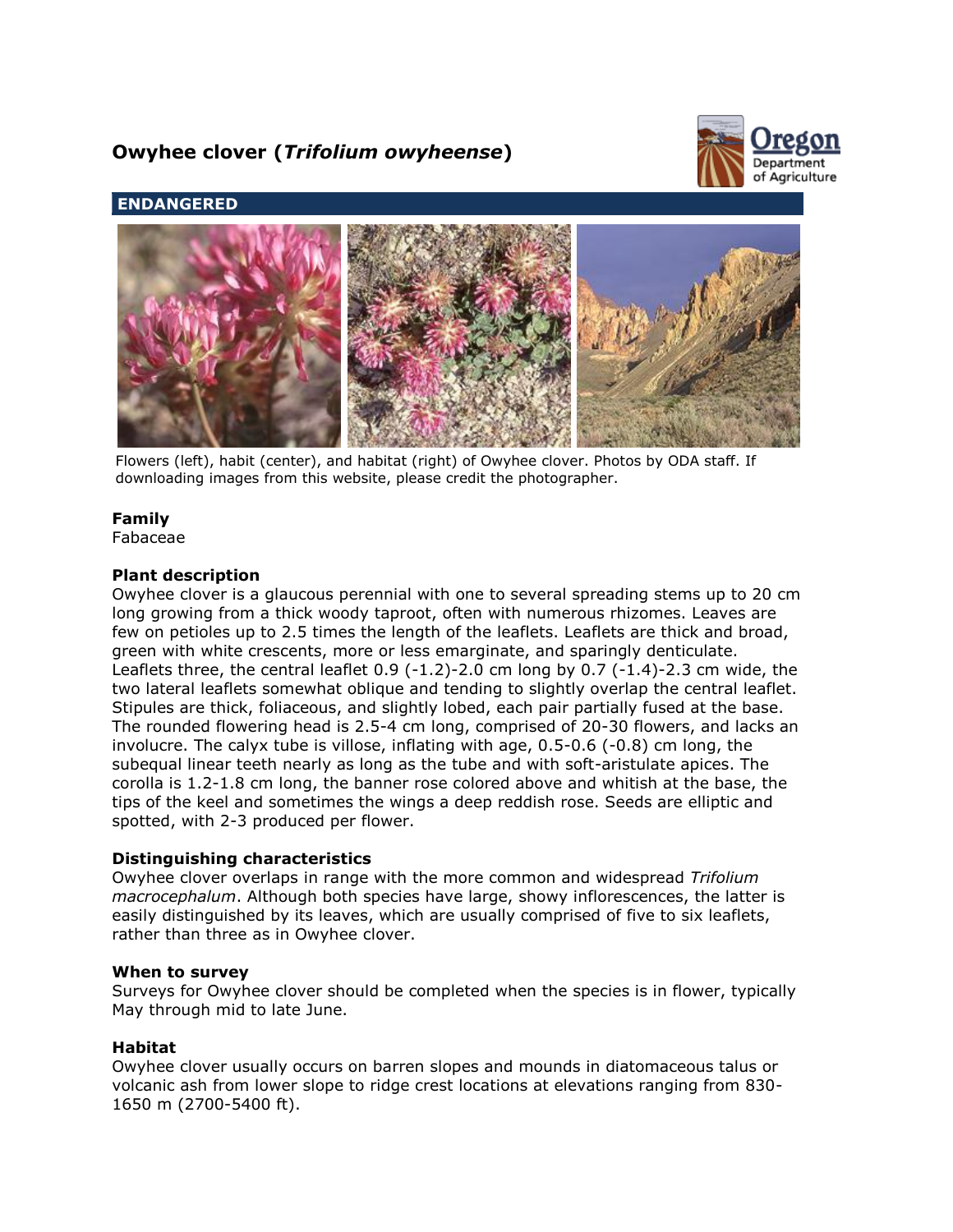Surrounding plant communities are dominated by sagebrush, juniper, and bunchgrasses. Plant species often occurring in direct association with Owyhee clover include *Agropyron spicatum*, *Astragalus cusickii* var. *sterilis, Bromus tectorum*, *Eriogonum novonudum*, *E. vimineum*, *Mimulus cusickii*, *Phacelia lutea*, *P. hastata*, *Senecio ertterae*, and *Mentzelia packardiae*.

#### **Range**

Owyhee clover is restricted to the remote Owyhee Uplands of eastern Malheur County in southeastern Oregon and adjacent Owyhee County, Idaho within the Northern Basin and Range ecoregion. The vast majority of occurrences are located in Oregon.

#### **Oregon counties**

Malheur

## **Federal status**

Species of Concern

#### **Threats**

Livestock grazing, non-native weed invasions, off-road vehicle use, rangeland improvement (spraying and seeding), road maintenance, and potential mining activities threaten this species. Evidence indicates that Owyhee clover may also be negatively impacted by rabbit and deer herbivory.

#### **Did you know?**

Owyhee clover plants often grow together in large clumps forming carpets of lowgrowing leaves. Because the plants are rhizomatous, with connections obscured beneath the soil, it is impossible to determine the number of individual plants within a given clump, a factor that complicates monitoring efforts. In response, researchers propose using leaf and inflorescence counts as a possible basis for population monitoring.

## **References**

Gilkey, H. M. 1956. A new *Trifolium* from Oregon. Madroño 13:167-169.

Gillett, J. M. 1972. Taxonomy of *Trifolium* (Leguminosae). IV. The American species of section *Lupinaster* (Adanson) Seringe. Canadian Journal of Botany 50: 1975-2000.

Gisler, S. and T. N. Kaye. 2004. Conservation research in the Leslie Gulch ACEC: Population monitoring for *Trifolium owyheense* and seed bank dynamics in *Senecio ertterae*. Unpublished report for the Bureau of Land Management, Vale District, Vale, Oregon. Institute for Applied Ecology, Corvallis, Oregon. Available at <http://appliedeco.org/reports/Leslie%20Gulch%2004%20Web%20Version.pdf> (pdf document, 2.84 MB). Accessed November 22, 2010.

Mancuso, M. 2001. The status of *Trifolium owyheense* (Owyhee clover) in Idaho. Unpublished report for Idaho Department of Fish and Game, Boise, Idaho. Conservation Data Center, Boise, Idaho. Available at

[http://fishandgame.idaho.gov/cdc/cdc\\_pdf/u01man08.pdf](http://fishandgame.idaho.gov/cdc/cdc_pdf/u01man08.pdf) (pdf document, 160 kB). Accessed November 18, 2010.